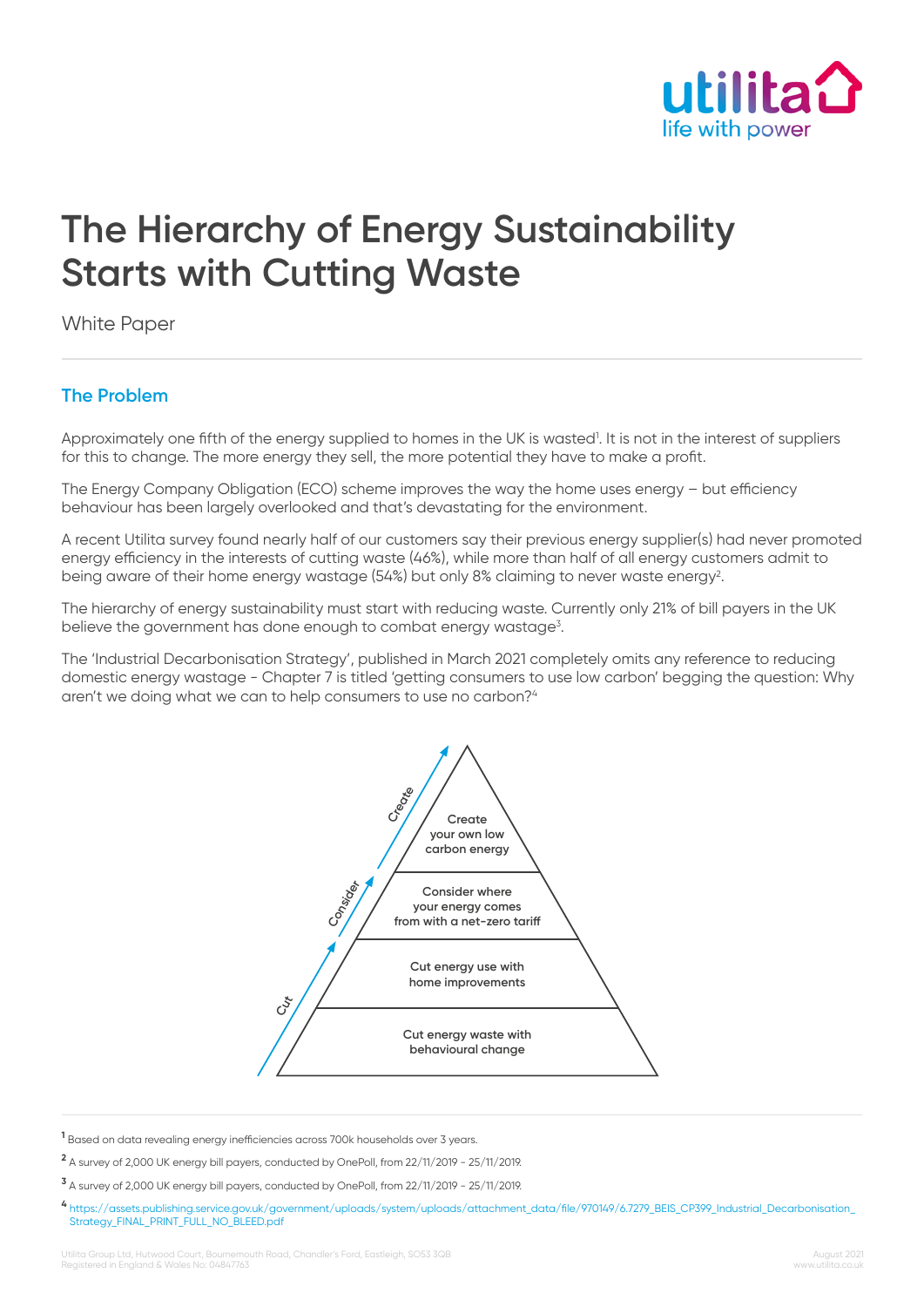This conflict of interest is harming the Government's efforts to reduce carbon emissions to net zero by 2050 - a deadline that could be met as much as two years sooner if UK energy companies tackled domestic energy wastage<sup>5</sup>.

Domestic energy is wasted as a result of two main factors. The first is inefficient dwellings - for example, no or substandard insulation or ineffective boilers. The second factor is behaviour - of those living in the dwelling. A lack of control over home energy usage results in higher wastage and costs.

#### **Consumers expect more from energy suppliers**

To inform this white paper, Utilita surveyed 2,000 consumers. The findings revealed 40% of consumers do not consider themselves to be energy efficient at home<sup>5</sup>. Utilita's own customer survey revealed that 46% of households said their previous energy supplier(s) had never helped them to improve their energy efficiency to cut waste<sup>6</sup>.

Most energy bill payers understand that greenhouse gases generated by fossil fuels contribute to climate change, and that the side effects of which are experienced in the UK, e.g., floods, heatwaves (78%)<sup>7</sup>. For this reason, most energy bill payers (70%) believe the energy regulator should require all energy suppliers to give households more information about how their home uses and wastes energy and how they can reduce usage wastage to reduce their carbon emissions<sup>8</sup>.

#### **All energy suppliers have the power to help consumers save**

Since 2014, every UK energy supplier has been able to access 30-minute smart meter data. This enables them to identify how their customers are using energy and where efficiencies and savings could be made. To the detriment of the planet, barring Utilita, no supplier has used this data to help households use less energy.

#### **Helping domestic energy customers cut wastage and use less**

Utilita is the leading industry expert in energy intelligence. It fitted the UK's first smart meter in 2005 and about 90% of its customers are smart-enabled – roughly double the industry average. Unlike other energy suppliers, Utilita has utilised smart meter data to put power back in the hands of the consumer. It has enabled them to gain better control and visibility of their usage and wastage via the multi-award-winning smartphone app, My Utilita.

In early 2021, Utilita launched Smart Score, an industry-first feature that helps to reduce domestic energy wastage by up to 19% or £228 per year. This data-led innovation is an app-based feature that presents users with simple star ratings to demonstrate how efficient their home's energy usage is, and where immediate savings can be made<sup>9</sup>.

 $^{\rm 5}$  A survey of 2,000 UK energy bill payers, conducted by OnePoll, from 22/11/2019 - 25/11/2019.

6 A Utilita customer survey conducted in May 2021.

7 A survey of 2,000 UK energy bill payers, conducted by OnePoll, from 22/11/2019 - 25/11/2019.

<sup>8</sup> A survey of 2,000 UK energy bill payers, conducted by OnePoll, from 1-7 April 2021.

9 Utilita is helping homes identify and reduce their energy wastage by up to 19% based on the average household annual energy spend of £1400. Gas = £187 saving; electricity = £41 saving – total £228. This is calculated using the kWh element of the prepayment price cap for the period April 2021 for electricity and gas. Gas customers can save up to £186.67 of £365.30 attributed (excluding zero consumption element) to kWh consumption and for electric £41.39 of £571.90 totalling £228.05 for a dual fuel customer.

**<sup>5</sup>** If every household in the UK was helped to reduce their energy wastage this would produce carbon savings equal to 14% of national carbon savings required to achieve net zero by 2050 under the Climate Change Committee's "option 3" vs the business as usual scenario "do nothing" from the 6th carbon budget.